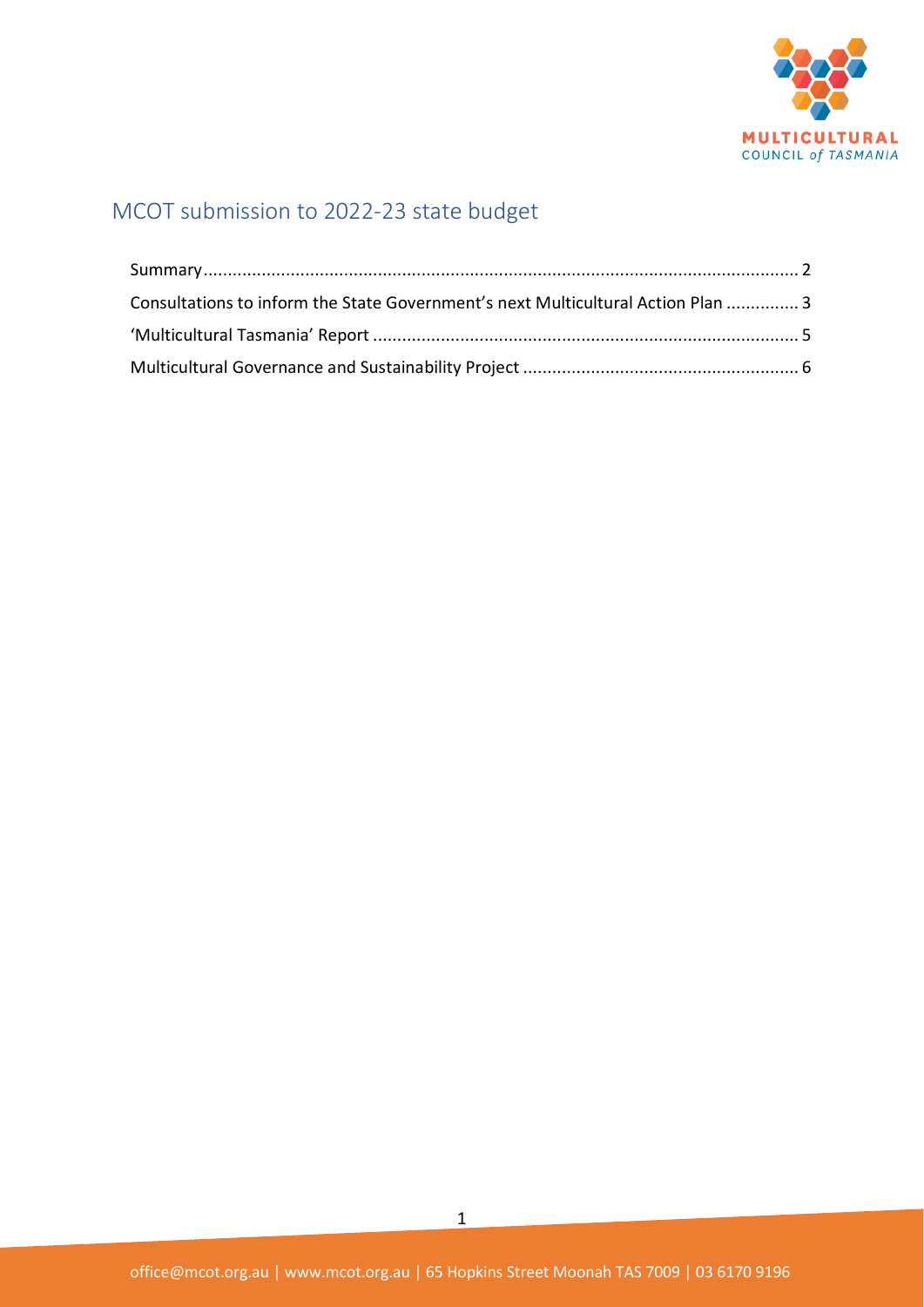

#### <span id="page-1-0"></span>Summary

The Multicultural Council of Tasmania (MCOT) is the peak body representing more than 100 multicultural organisations across Tasmania.

This submission to the Tasmanian Government 2022-23 State Budget requests project funding, in 2022-23 alone, for:

- state-wide consultations to inform the Government's next Multicultural Action Plan;
- a Multicultural Tasmania Report to the Government; and
- a short-term Multicultural Governance and Sustainability Project.

The case for each of these projects is set out on the following pages.

In addition, the funding of these projects would bolster MCOT's capacity as a peak body, which is constrained given the comparatively low level of peak body funding in Tasmania.

- MCOT receives less peak body funding than any multicultural council representing any other state and territory in the federation (e.g. [Multicultural Council of NT](https://irp.cdn-website.com/9d8bf056/files/uploaded/AuditedFinancialReport_2020-21.pdf)  [annual report\)](https://irp.cdn-website.com/9d8bf056/files/uploaded/AuditedFinancialReport_2020-21.pdf) and less than any multicultural council serving a jurisdiction of similar size to Tasmania (e.g. [Geelong Ethnic Communities Council annual report\)](https://diversitat.org.au/wp-content/uploads/2020/11/Diversitat-2019_2020-Annual-Report-1.pdf).
- The cessation of State Government project funding in 2021-22 (relating to COVID, Afghanistan, and equipment) is estimated to drive MCOT's budget position from a \$11,000 surplus in 2021-22 to a \$26,000 deficit in 2022-23.
- MCOT is proactive in pursuing revenue sources beyond the State Government, with more than \$90,000 of revenue in 2021-22 being from sources other than the State Government. We are targeting a similar level of non-State Government revenue in 2022-23.
- MCOT maintains a lean operation, with five part-time, modestly-remunerated staff.

Below is a summary table of the requested funding streams.

|                                                                     | 2022-23   |
|---------------------------------------------------------------------|-----------|
| <b>Consultations for State Government Multicultural Action Plan</b> | \$75,000  |
| 'Multicultural Tasmania' Report to the State Government             | \$30,000  |
| <b>Multicultural Governance and Sustainability Project</b>          | \$34,800  |
| <b>Total if each adopted</b>                                        | \$139,800 |

MCOT has consulted with the Department of Communities in the development of this submission.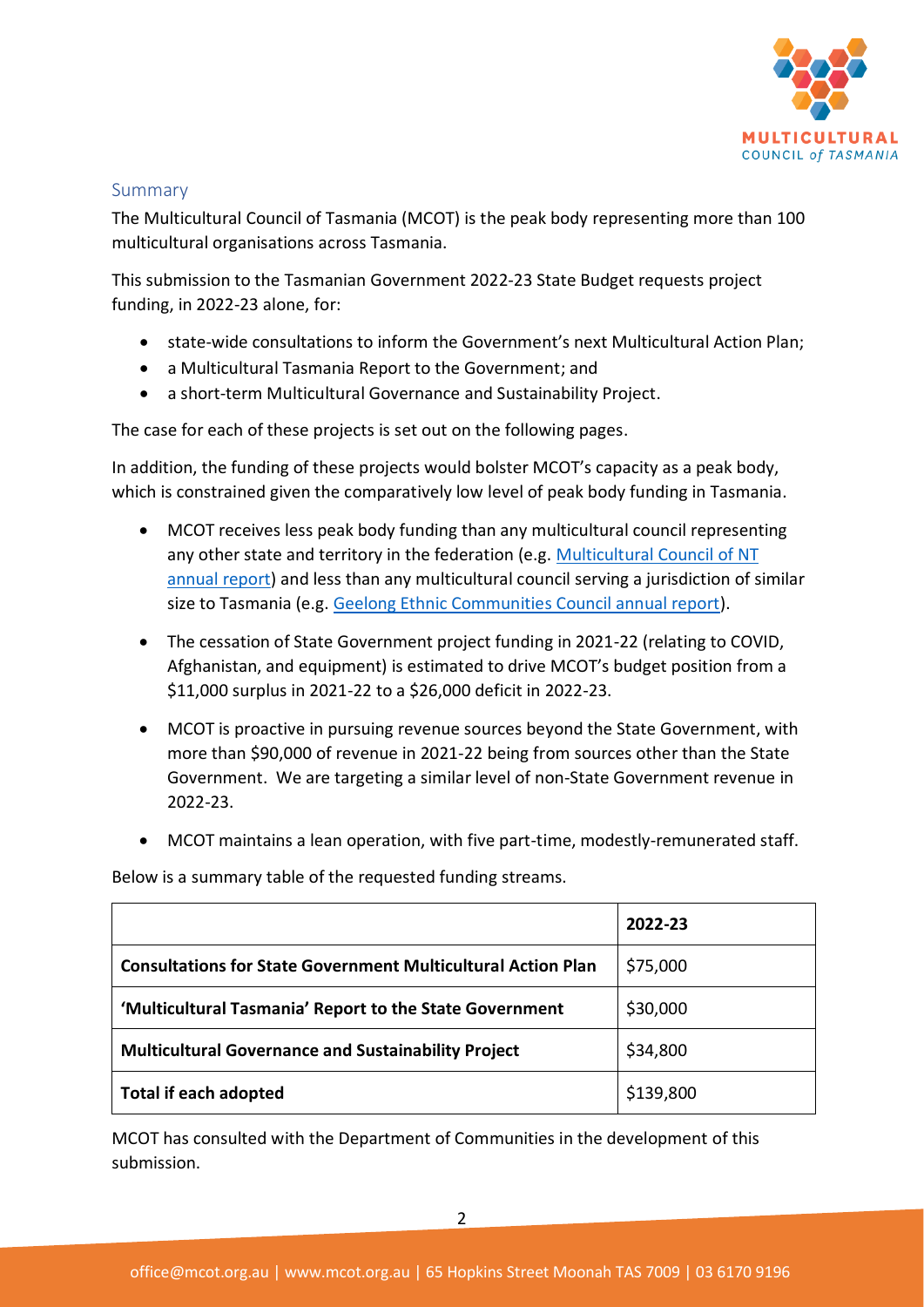

#### <span id="page-2-0"></span>Consultations to inform the State Government's next Multicultural Action Plan

The next Multicultural Action Plan is proposed to commence in July 2023, with the current [Multicultural Action Plan](https://www.communities.tas.gov.au/csr/policy/Policy_Work/our-multicultural-island-tasmanias-multicultural-policy-and-action-plan-2019-2022) to be extended to June 2023.

In 2022-23 MCOT proposes to undertake extensive consultations across the State and to provide a Strategic Directions Report to the State Government to inform the development of the next Multicultural Action Plan.

The proposal mirrors the consultations and reporting undertaken by the Council of the Ageing (COTA) in 2016-17 that led to the [Active Ageing Plan 2017-2022.](https://www.dpac.tas.gov.au/__data/assets/pdf_file/0009/330588/Strong_Liveable_Communities_-_Low_Res.pdf)

- The 2016-17 Tasmanian Budget (see page 163 of [Budget Paper No. 2\)](https://www.treasury.tas.gov.au/Documents/2016-17-Budget-Paper-No-2-Volume-1.pdf) allocated \$125,000 to COTA to undertake consultations and produce a Strategic [Directions](https://www.cotatas.org.au/wp-content/uploads/sites/3/2017/02/Active-Ageing-Plan-Strategic-Directions-Paper-Part-A-FINAL.pdf)  [Report.](https://www.cotatas.org.au/wp-content/uploads/sites/3/2017/02/Active-Ageing-Plan-Strategic-Directions-Paper-Part-A-FINAL.pdf) This was in addition to other project funding received by COTA in that year.
- As set out on page 35 of this [Strategic Directions Report,](https://www.cotatas.org.au/wp-content/uploads/sites/3/2017/02/Active-Ageing-Plan-Strategic-Directions-Paper-Part-A-FINAL.pdf) COTA consulted with nearly 650 Tasmanians over the age of 50 through focus groups across the state, an online and hard copy survey, the distribution of reply paid postcards, the recording of online comments through social media, the receipt of written submissions, stakeholder engagement with interest groups, and direct feedback. The resulting [Strategic Directions Report](https://www.cotatas.org.au/wp-content/uploads/sites/3/2017/02/Active-Ageing-Plan-Strategic-Directions-Paper-Part-A-FINAL.pdf) proposed various strategic directions, priority actions, and initiatives, which culminated in the State Government's [Active Ageing Plan 2017-](https://www.dpac.tas.gov.au/__data/assets/pdf_file/0009/330588/Strong_Liveable_Communities_-_Low_Res.pdf) [2022.](https://www.dpac.tas.gov.au/__data/assets/pdf_file/0009/330588/Strong_Liveable_Communities_-_Low_Res.pdf)

Six years on from the COTA consultations and report, MCOT requests less funding to deliver more extensive consultations — and a similarly comprehensive report to the State Government.

- MCOT has more than 650 contacts in Tasmania's multicultural community through our membership alone. By leveraging off this base, MCOT will deliver to the State Government input from at least 1,000 Tasmanians of a culturally, linguistically and religiously diverse background.
- Consultations will be conducted in each of the ways pursued by COTA, but with additional translations into dozens of languages spoken in Tasmania.
- Consultations will be undertaken in collaboration with the State Government to ensure the issues of most interest to the State Government are covered.
- Consultations will be concentrated in the first six months of 2022-23, followed by close engagement with the State Government in the second six months of 2022-23, to dovetail with the finalisation of the new Multicultural Action Plan.
- As well as the extensive consultations undertaken directly by MCOT, the proposal includes support to the Migrant Resource Centre Tasmania and Migrant Resource Centre North to undertake complementary consultations with a particular focus on recent humanitarian stream arrivals, with the results to be captured in MCOT's overall reporting to government.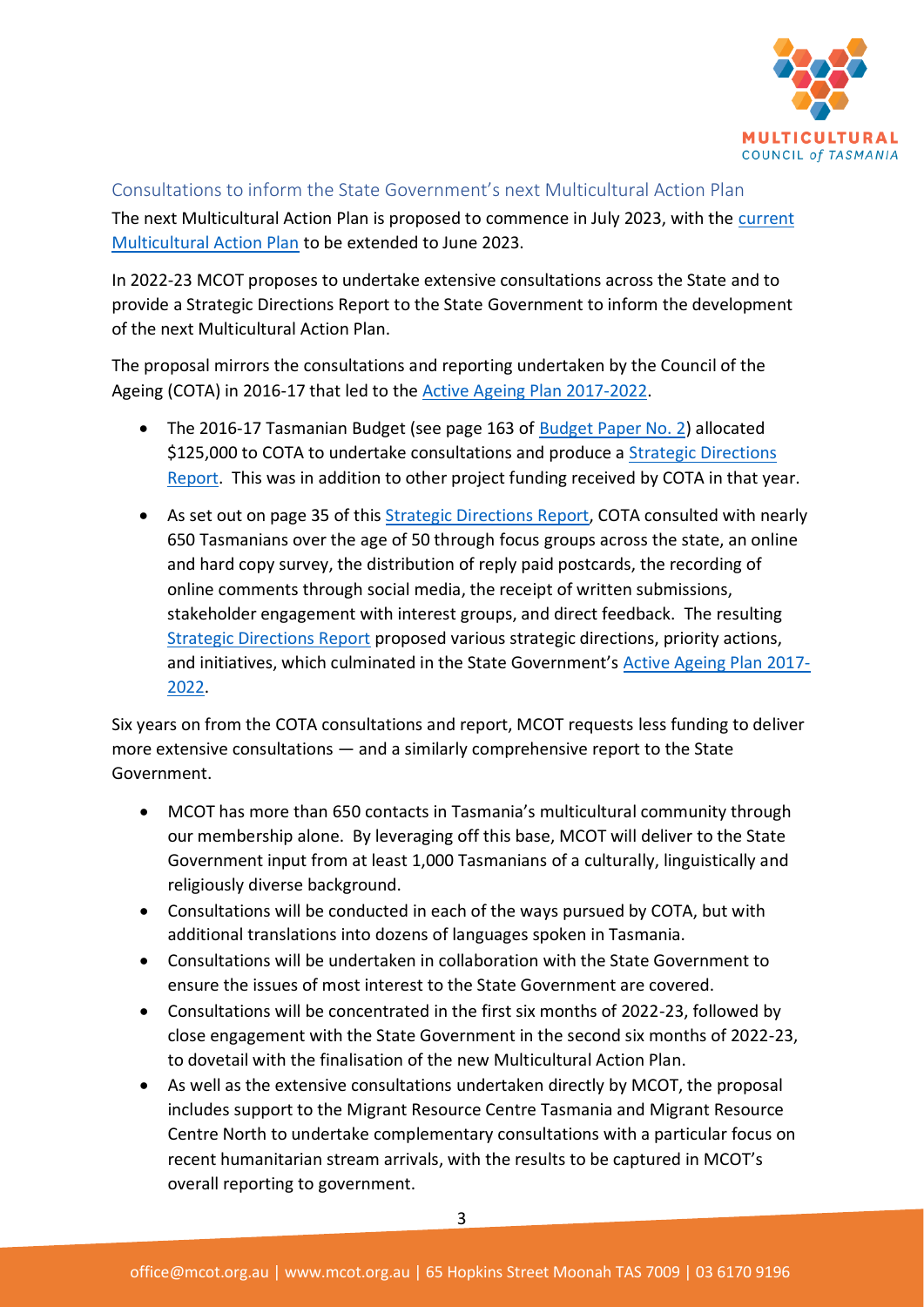

| State-wide consultations to inform next Multicultural Action Plan      | 2022-23  |
|------------------------------------------------------------------------|----------|
| Online engagement costs                                                |          |
| (Survey, scheduling, graphic design, publishing, and analytical tools; |          |
| customer relationship management system; bulk SMS service)             | \$4,000  |
| Translation and interpreter costs                                      | \$9,000  |
| Social media advertising costs                                         | \$2,000  |
| Printing, publication, stationery, and postage costs                   | \$1,000  |
| Travel, venue and stakeholder costs                                    | \$4,000  |
| Staff costs                                                            |          |
| (Online, Administrative, Executive/Managerial)                         | \$35,000 |
| Payment for Migrant Resource Centre Tasmania consultations and input   | \$10,000 |
| Payment for Migrant Resource Centre North consultations and input      | \$10,000 |
| <b>Total</b>                                                           | \$75,000 |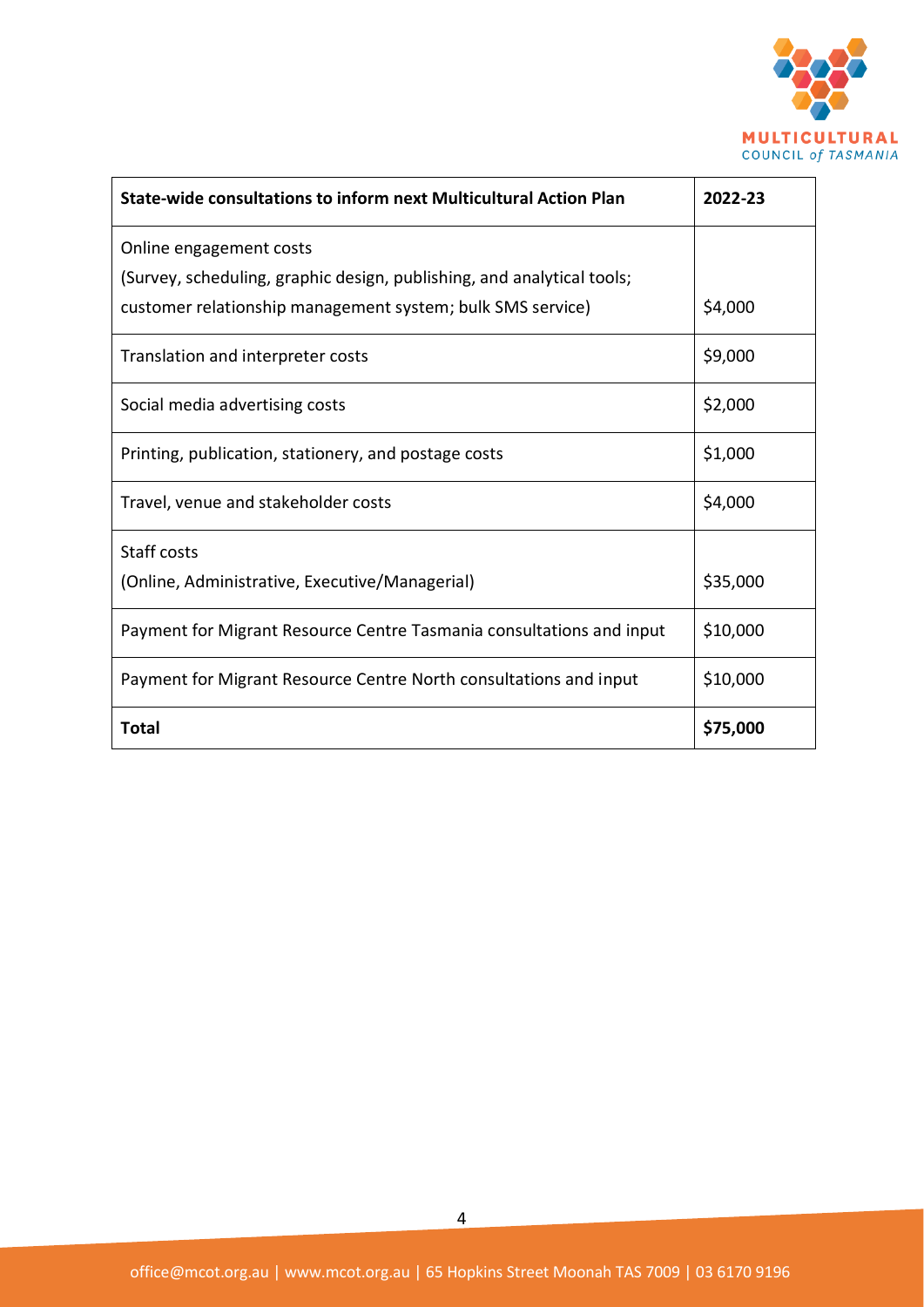

## <span id="page-4-0"></span>'Multicultural Tasmania' Report

MCOT requests funding for the production of a 'Multicultural Tasmania' report to the State Government.

The report would analyse and synthesise data from the 2021 Census (to be released in June 2022) so as to inform the State Government of the dramatic changes in Tasmania since the 2016 Census. The report would also draw on additional data including from the Scanlan Foundation.

The 'Multicultural Tasmania' report would be produced and delivered to the State Government in the second half of 2022. As such, it would form a crucial evidence base for the development of the State Government's next Multicultural Action Plan, to apply from July 2023. The report could be combined with the reporting on consultations outlined in the prior proposal, or could be a stand-alone report.

There is a dearth of information on the countries of origin, languages, religions, settlement patterns, employment, and social participation of those who have migrated to Tasmania over recent decades. This hinders State Government policy development aimed at improving the living standards of all Tasmanians. The production and delivery to government of a 'Multicultural Tasmania' Report would resolve this information problem and ensure that future State Government policy is underpinned by highly accurate information.

The production of the Multicultural Tasmania Report should be tasked to MCOT. MCOT is a trusted organisation that is independent of government but nonetheless understands the importance of government having accurate and up-to-date information on the needs of Tasmania's multicultural communities. MCOT staff would collaborate with the State Government in the analysis and synthesis of data from the 2021 Census to ensure that all of the most relevant topics of interest to the State Government are fully examined.

Funding the production of a Multicultural Tasmania Report by MCOT would align with the funding of reports produced on other population cohorts in Tasmania by the relevant peak body, such as the State of Volunteering Reports produced by Volunteering Tasmania.

| 'Multicultural Tasmania' Report                                              | 2022-23  |
|------------------------------------------------------------------------------|----------|
| Staff costs                                                                  | \$28,000 |
| (Part time data analyst)                                                     |          |
| Associated research and publication tools/subscriptions and office equipment | \$2,000  |
| <b>Total</b>                                                                 | \$30,000 |